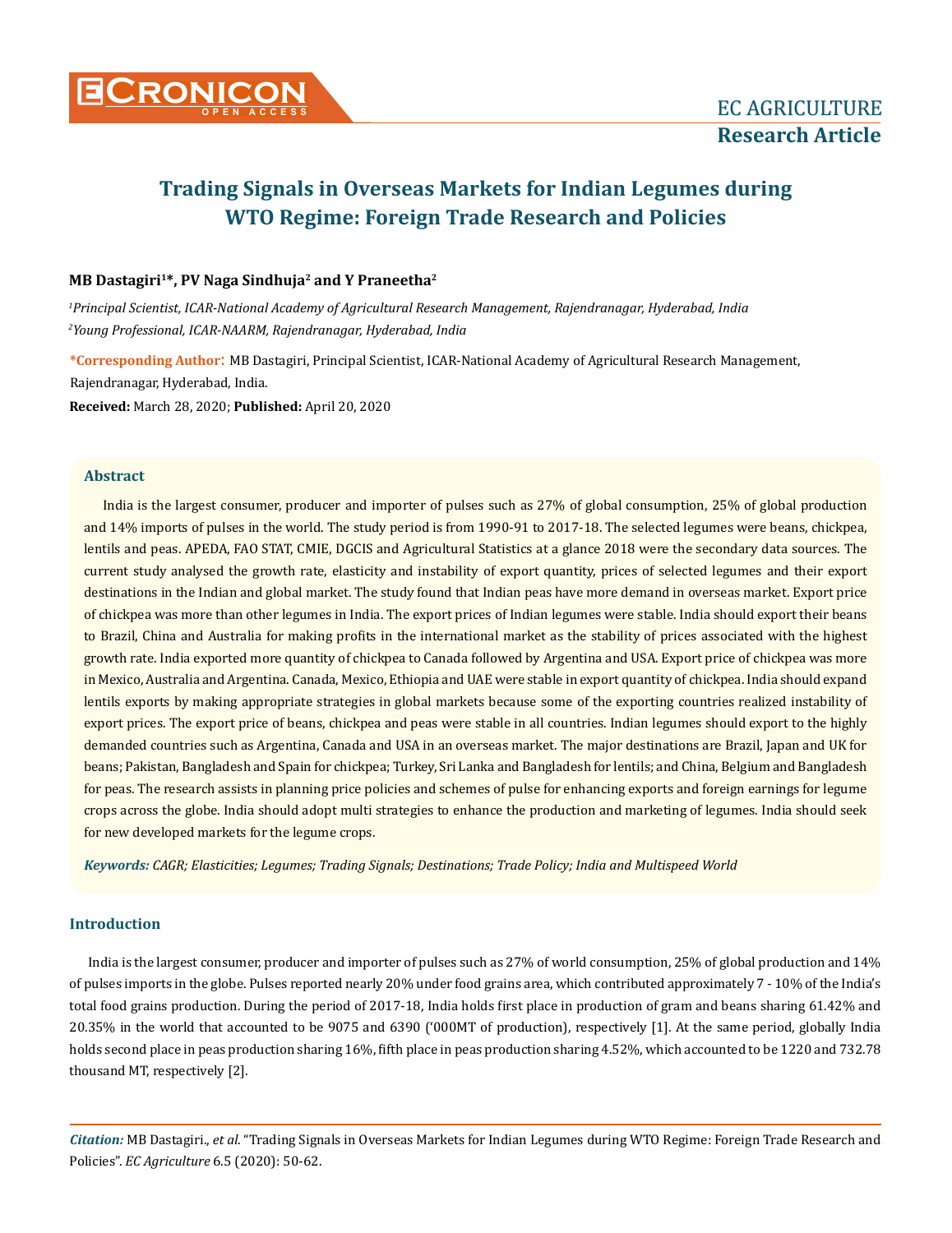The growth rate of total world production of pulses between 2016 and 2025 will be about 1.8% per annum. Of the total increase in 18 MT of annual global pulse production, the model envisaged that 5 MT will come from India, 4 MT from Sub-Saharan Africa, 3 MT from Canada, 3 MT from Myanmar, and 1 MT from Brazil, Australia and Russia individually [3]. India is the largest importer of pulses despite of being the second largest producer of pulses. Growing import dependency and rising prices forced government to adopt duty-free import policy. Canada, Australia, Myanmar and China were among the top exporters of pulses in the world. The major importers of pulses to India were Australia, Canada, Myanmar, Tanzania and US [4]. India exported more pulses to Algeria, United Arab Emirates, Sri Lanka, Turkey, and USA [2]. Imports helped to retard the hastier rise in the prices of many types of pulses. Pulses import helped to slow down the cut in the net per capita food grains availability [5]. Government remove curbs on pea imports to meet shortage of pulses [6]. In the context of India's legumes sectors, there remain limited studies on its export markets and trends.

## **Aim of the Study**

This study aims to address these gaps in knowledge through an analysis of trade signals such as trends in exports, price growth rates, elasticity, instability and profitable destinations in overseas markets for Indian legumes such as beans, chickpea, lentils, peas exports.

#### **Methodology**

Data were collected on the quantity, value and price of exports, international prices of Indian legume crops and their destinations in the global market. The selected legumes were beans, chickpea, lentils and peas for the purpose of study. India exports these commodities nearly to 150 countries. Food and Agricultural Organization Statistics (FAO), Centre for Monitoring Indian Economy (CMIE), Agricultural and Processed Food Products Export Development Authority (APEDA), Directorate General of Commercial Intelligence and Statistics (DG-CIS), and Agricultural Statistics at a glance 2018 were the secondary data sources. CAGR in the export quantities, prices, price elasticity, and instability index for Global exports were assessed. India's exported Top 10 Individual country legumes among 150 countries analyses were also completed. India's exported countries were categorized and ranked to identify the top ten countries, which accounted for the major share of Indian exports and their destinations for each commodity.

Economic precision of pulse crops are of high relevance. There are very limited studies on the global trade of pulse crops especially legumes. Hence, the current study analysed the growth rate, elasticity and instability of export quantity, prices of selected legume crops in India and top 10 countries of world according to commodity wise. The research also has dealt with the export destinations of Indian legumes.

The compound growth rates, price elasticity, and instability index of exports were estimated by using the following formulae [7].

**Growth rate:** CAGR was computed by fitting an exponential function to the parameters during the period from 1990 - 1991 to 2017-18.

Yt = Yo (1+r)t ………………(1)

Assuming a multiplicative error term in equation (1), the model may be linearized by logarithmic transformation:

lnYt = A + Bt + € …………………… (2)

Where A (=lnA<sub>0</sub>) and B (=ln(1 + r)) are the parameters to be estimated by OLS regression, t = time trend in year, and r = exp (B)-1.

## **Price elasticity of exports**

 $\sum P_e$  = % change in quantity exports/% change in price.

*Citation:* MB Dastagiri., *et al*. "Trading Signals in Overseas Markets for Indian Legumes during WTO Regime: Foreign Trade Research and Policies". *EC Agriculture* 6.5 (2020): 50-62.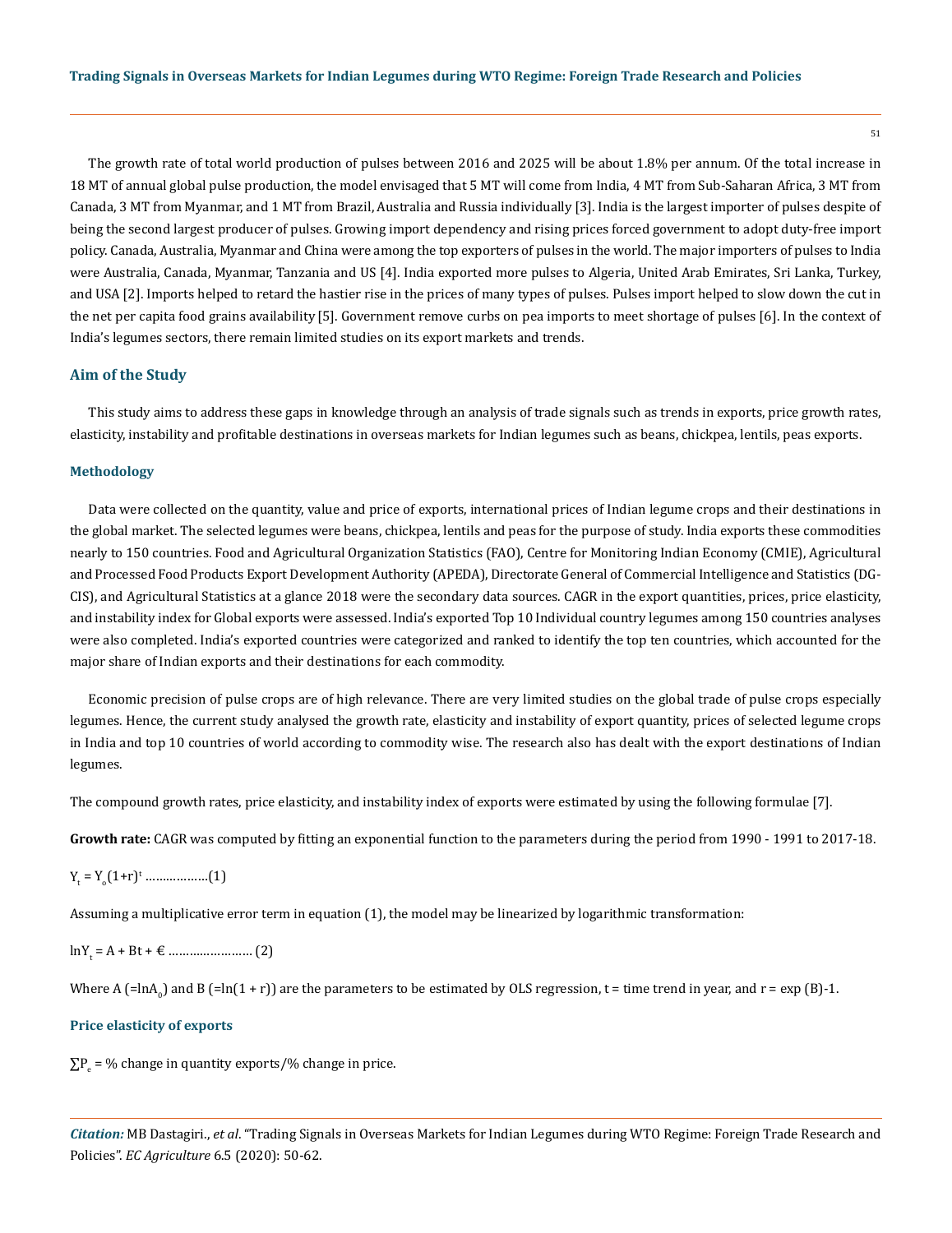The percentage change in quantity of exports is %∆Q, and the percentage change in price is %∆P. We computed %∆Q as ∆Q/Qave and calculate %∆P as ∆P/Pave, so the price elasticity of exports is expressed as (∆Q/Qave)/(∆P/Pave).

## **Instability index**

Coefficient of variation  $(CV) =$  Standard deviation  $\times$  100

**Mean** 

# **Results and Discussions**

#### **Exports quantity, value and price growth rates for Indian legumes**

Growth rate of exports quantity and price for Indian legumes from 1990-91 to 2017-18 have presented in table 1. During the period of 1990-91 to 2017-18, the export quantity of peas (16.17%) was higher growth rate than other legumes followed by chickpea (10.77%). It means Indian peas has a great demand in the international markets followed by chickpea. The export price of chickpea (4.37%) was found to be the highest growth rate followed by beans (2.14%). The export prices of Indian legumes were stable. However, the export quantity and value of Indian legumes were unstable.

| <b>Legumes</b><br><b>Name</b> | <b>Parameters</b> | 1990-<br>91 | 2001-02 | 2012-13 | 1990-91 to<br>2000-01 | 2001-02 to<br>2011-12 | 2012-13 to<br>2017-18 | 1990-91 to<br>2017-18 |
|-------------------------------|-------------------|-------------|---------|---------|-----------------------|-----------------------|-----------------------|-----------------------|
| Beans                         | Quantity          | 2335        | 726     | 2162    | $-14.68(214.78)$      | 2.37 (88.30)          | 50.52 (71.89)         | 7.56 (135.77)         |
|                               | Value             | 1649        | 509     | 2449    | $-17.59(231.81)$      | 9.74 (91.63)          | 53.53 (72.19)         | 9.86 (171.55)         |
|                               | Price             | 706.21      | 701.10  | 1132.75 | $-3.41(41.96)$        | 7.19(40.30)           | 2.00(20.84)           | 2.14(51.97)           |
| Chickpea                      | Quantity          | 5490        | 1427    | 143712  | $-7.39(104.59)$       | 61.98 (95.66)         | $-9.55(58.22)$        | 10.77<br>(133.76)     |
|                               | Value             | 2854        | 566     | 183838  | $-9.81(110.73)$       | 81.91 (105.34)        | $-4.82(39.27)$        | 15.62<br>(131.25)     |
|                               | Price             | 519.85      | 396.64  | 1279.21 | $-2.7(16.98)$         | 12.3 (36.60)          | 5.23 (27.44)          | 4.37 (47.20)          |
| Lentils                       | Quantity          | 5257        | 106109  | 779     | 43.24 (117.49)        | $-44.52(118.71)$      | 64.83<br>(106.50)     | 2.21 (135.98)         |
|                               | Value             | 3959        | 51391   | 823     | 36.79 (109.22)        | $-39.26(122.06)$      | 63.21<br>(106.76)     | 3.31 (128.91)         |
|                               | Price             | 753.09      | 484.32  | 1056.48 | $-4.49(18.52)$        | 9.47 (44.22)          | $-0.97(9.64)$         | 1.07(37.15)           |
| Peas                          | Quantity          | 75          | 887     | 158     | 28.79 (135.78)        | $-7.04(122.38)$       | 93.62 (91.67)         | 16.17<br>(128.84)     |
|                               | Value             | 66          | 297     | 146     | 18.78 (97.77)         | 3.62 (90.77)          | 67.85 (93.14)         | 13.35<br>(129.86)     |
|                               | Price             | 880         | 334.84  | 924.05  | $-7.77(32.32)$        | 11.48 (46.86)         | $-13.31(26.47)$       | $-2.43(37.15)$        |

*Table 1: Global export price growth rates of legumes in India (1990-91 to 2017-18) (Quantity in 'tonnes, Value in '000 US\$ and Price in 'US\$/Ton). Source: DGCIS8 , FAOSTAT9 & CMIE10; Note: Figure in parenthesis indicates the CV (%)*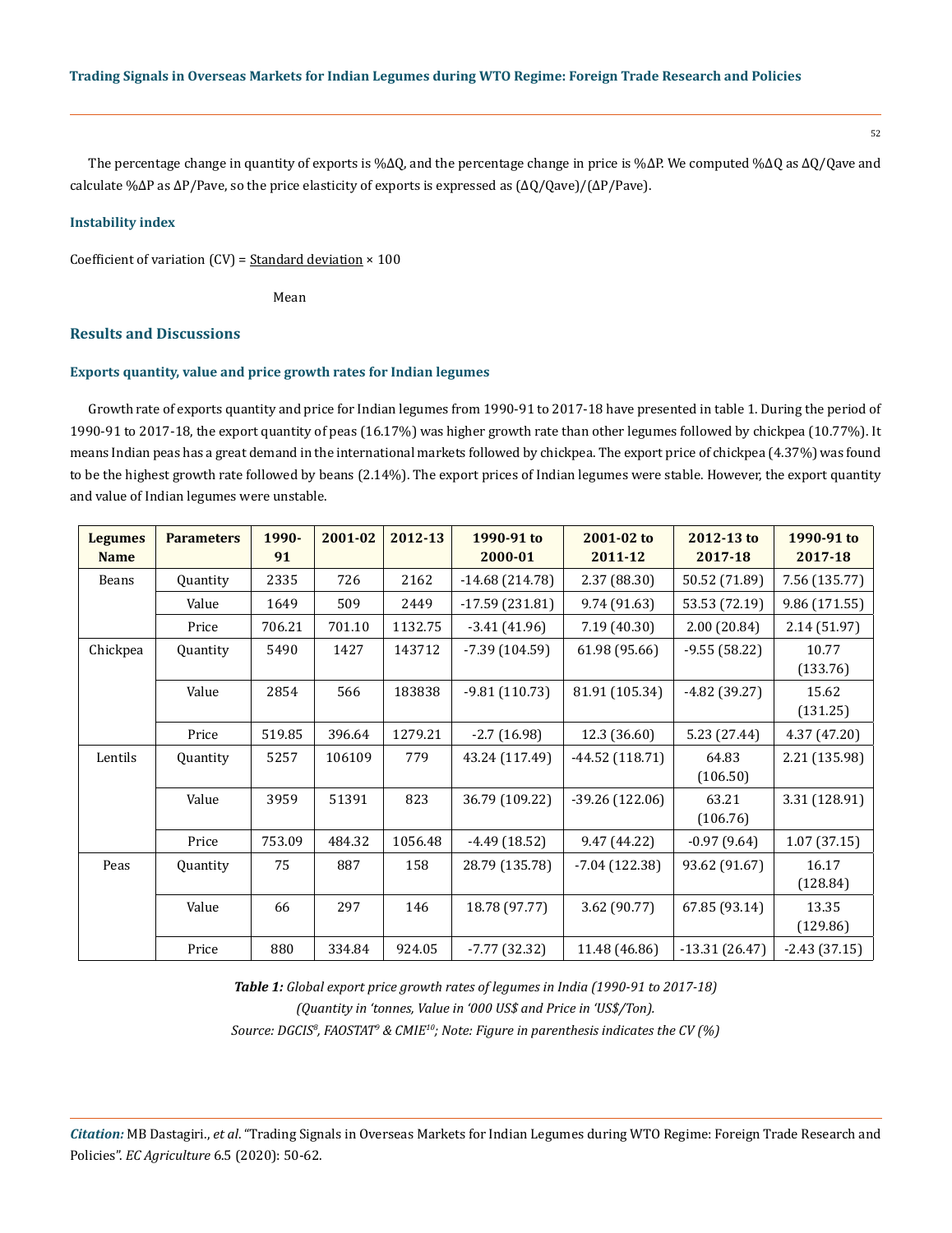The study found that more quantity of chickpea exported after the peas. It means peas have higher demand in overseas market. Export price of chickpea were more when compared to other legume crops. The export prices of Indian legumes were stable but the quantity and value of exports were unstable.

# **Individual country wise exports quantity and price growth rates**

The decade wise growth rates of Indian exports quantity and price of beans for the topmost 10 countries during the period from 1990- 91 to 2017-18 has depicted in table 2. During the period of 1990-91 to 2017-18, Egypt (16.23%) had the highest growth rate of export quantity followed by Brazil (15.44%) and Uganda (13.18%). During the same period, Brazil (6.89%) had the highest growth rate of export price followed by China (4.68%) and Australia (2.80%).

|                      | 1990-91 to 2000-01        |                               | 2001-02 to 2011-12        |                               | 2012-13 to 2017-18        |                               | 1990-91 to 2017-18        |                               |
|----------------------|---------------------------|-------------------------------|---------------------------|-------------------------------|---------------------------|-------------------------------|---------------------------|-------------------------------|
| <b>Countries</b>     | <b>Export</b><br>Quantity | <b>Export</b><br><b>Price</b> | <b>Export</b><br>Quantity | <b>Export</b><br><b>Price</b> | <b>Export</b><br>Quantity | <b>Export</b><br><b>Price</b> | <b>Export</b><br>Quantity | <b>Export</b><br><b>Price</b> |
| Myanmar              | 16.90                     | $-4.71$                       | 4.36                      | 13.29                         | $-13.67$                  | $-3.98$                       | 4.78                      | 1.89                          |
|                      | (39.71)                   | (22.05)                       | (28.97)                   | (52.61)                       | (36.82)                   | (16.57)                       | (47.79)                   | (54.70)                       |
| <b>USA</b>           | $-3.64$                   | $-0.66$                       | 1.52                      | 3.53                          | $-0.34$                   | 0.54                          | $-0.20$                   | 1.59                          |
|                      | (17.52)                   | (7.07)                        | (16.18)                   | (13.96)                       | (4.86)                    | (3.60)                        | (18.26)                   | (18.86)                       |
| China                | $-2.30$                   | 1.44                          | 4.00                      | 8.86                          | $-14.63$                  | 5.23                          | $-1.03$                   | 4.68                          |
|                      | (23.58)                   | (11.43)                       | (15.03)                   | (35.80)                       | (33.10)                   | (12.50)                       | (29.65)                   | (52.09)                       |
| Argentina            | 5.19                      | $-6.04$                       | 2.84                      | 6.69                          | 1.12                      | $-3.76$                       | 3.12                      | 0.62                          |
|                      | (26.03)                   | (23.45)                       | (21.53)                   | (36.80)                       | (37.76)                   | (18.09)                       | (31.44)                   | (33.59)                       |
| Canada               | 9.50                      | $-2.05$                       | $-1.41$                   | 7.95                          | 5.37                      | $-5.04$                       | 5.04                      | 1.73                          |
|                      | (36.93)                   | (11.08)                       | (12.01)                   | (29.52)                       | (9.50)                    | (12.62)                       | (37.85)                   | (33.99)                       |
| Uganda               | 7.81                      | $-11.76$                      | 32.26                     | 6.75                          | 60.67                     | $-9.72$                       | 13.18                     | $-1.67$                       |
|                      | (74.04)                   | (8.55)                        | (61.54)                   | (7.49)                        | (87.62)                   | (15.18)                       | (156.94)                  | (5.42)                        |
| Ethiopia             | 0.00                      | 0.00                          | 18.38                     | 15.68                         | 4.97                      | $-1.78$                       | 0.00                      | 0.00                          |
|                      | (88.14)                   | (70.18)                       | (59.41)                   | (40.37)                       | (15.17)                   | (11.21)                       | (107.26)                  | (51.06)                       |
| <b>Brazil</b>        | 7.08                      | 15.75                         | 24.32                     | 5.39                          | 25.31                     | $-4.55$                       | 15.44                     | 6.89                          |
|                      | (81.89)                   | (43.66)                       | (106.32)                  | (45.08)                       | (56.49)                   | (10.52)                       | (159.57)                  | (41.55)                       |
| Australia            | 18.26                     | $-0.60$                       | 6.17                      | 7.97                          | 2.33                      | 1.91                          | 8.28                      | 2.80                          |
|                      | (93.52)                   | (17.78)                       | (86.92)                   | (43.47)                       | (39.14)                   | (12.20)                       | (2.41)                    | (42.99)                       |
| Egypt                | 36.21                     | $-2.87$                       | 11.27                     | 10.34                         | 3.67                      | 0.06                          | 16.23                     | 1.00                          |
|                      | (138.00)                  | (15.39)                       | (66.99)                   | (46.94)                       | (18.31)                   | (26.82)                       | (98.10)                   | (40.51)                       |
| Other Coun-<br>tries | $-3.84$                   | 0.06                          | 4.12                      | 5.18                          | 9.21                      | $-1.47$                       | 2.02                      | 1.93                          |
|                      | (15.34)                   | (11.04)                       | (14.45)                   | (25.75)                       | (19.16)                   | (8.73)                        | (27.66)                   | (25.23)                       |
| World                | 2.50                      | $-2.09$                       | 3.82                      | 8.53                          | $-1.90$                   | $-2.32$                       | 2.41                      | 1.94                          |
|                      | (11.71)                   | (8.46)                        | (16.81)                   | (16.81)                       | (5.89)                    | (5.46)                        | (26.42)                   | (34.73)                       |

*Table 2: Top 10 Country Wise Decadal Exports Quantity and Price Growth Rates of Beans (%) during 1990-91 to 2017-18 (Export Quantity in Tonnes, Export Price in '000US\$/Ton). Source: DGCIS [8], FAOSTAT [9] and CMIE [10]; Note: Figure in parenthesis indicates the CV (%).*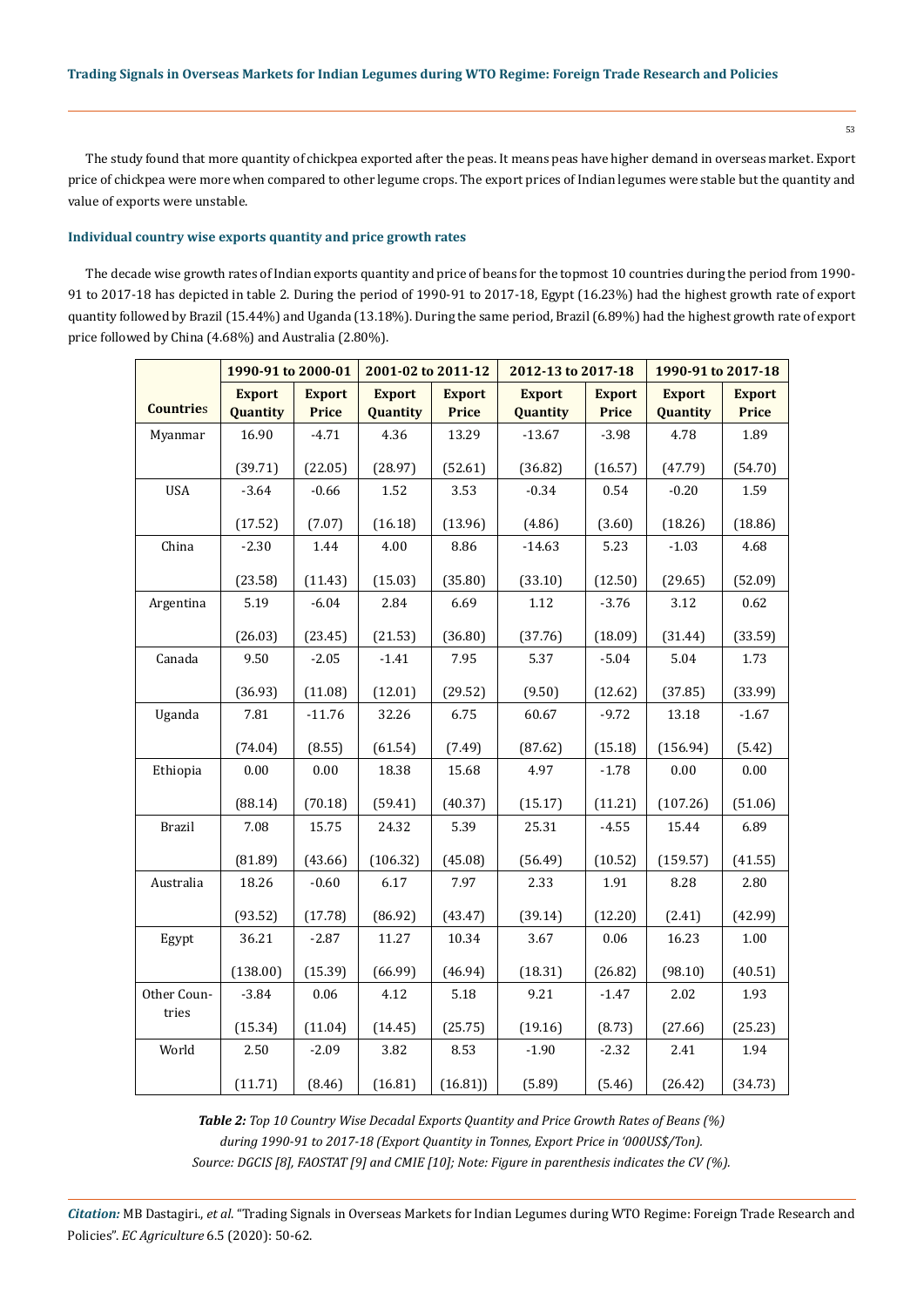India should transport beans to Brazil, China and Australia for making revenue as it has highest export price growth rate associated with stability in the international market. The export quantity of beans was stable except Uganda, Ethiopia and Brazil. However, the export price of beans was stable during the study period.

The decadal growth rates of India's chickpea exports quantity and price for the top 10 countries during the period from 1990-91 to 2017-18 has depicted in table 3. During the period of 1990-91 to 2017-18, Canada (36.18%) had the highest growth rate of chickpea export quantity followed by Argentina (27.62%) and United States (15.13%). During the same period, Mexico (2.91%) had the highest growth rate of chickpea export price followed by Australia (2.68%) and Argentina (1.61%). The export quantity of chickpea is unstable except Canada, Mexico, Ethiopia, UAE and Union Republic of Tanzania. However, the export price of chickpea was stable in all countries.

|                         | 1990-91 to 2000-01        |                        |                           | 2001-02 to 2011-12     | 2012-13 to 2017-18        |                               | 1990-91 to 2017-18     |                        |
|-------------------------|---------------------------|------------------------|---------------------------|------------------------|---------------------------|-------------------------------|------------------------|------------------------|
| <b>Countries</b>        | <b>Export</b><br>Quantity | <b>Export</b><br>Price | <b>Export</b><br>Quantity | <b>Export</b><br>Price | <b>Export</b><br>Quantity | <b>Export</b><br><b>Price</b> | <b>Export Quantity</b> | <b>Export</b><br>Price |
| Australia               | 13.48                     | $-2.32$                | 4.55                      | 6.28                   | 14.26                     | 3.01                          | 11.85                  | 2.68                   |
|                         | (55.99)                   | (22.04)                | (52.80)                   | (25.66)                | (44.05)                   | (15.72)                       | (104.31)               | (35.35)                |
| <b>USA</b>              | 23.47                     | $-1.18$                | 8.08                      | 3.92                   | 19.42                     | $-0.54$                       | 15.13                  | 1.25                   |
|                         | (89.35)                   | (9.81)                 | (56.17)                   | (17.45)                | (61.89)                   | (6.89)                        | (116.90)               | (16.87)                |
| Argentina               | 2.62                      | 1.24                   | 67.27                     | 4.03                   | 14.18                     | 1.81                          | 27.62                  | 1.61                   |
|                         | (84.05)                   | (50.55)                | (161.51)                  | (28.63)                | (49.90)                   | (23.78)                       | (181.32)               | (38.25)                |
| Canada                  | 126.72                    | $-5.14$                | $-7.13$                   | 10.31                  | 26.98                     | $-0.48$                       | 36.18                  | 1.31                   |
|                         | (249.62)                  | (31.30)                | (32.32)                   | (35.67)                | (50.05)                   | (17.24)                       | (85.04)                | (34.23)                |
| Russia                  | 0.00                      | $0.00\,$               | 31.60                     | 11.17                  | $-1.78$                   | 7.43                          | 0.00                   | 0.00                   |
|                         | (162.24)                  | (55.38)                | (110.30)                  | (47.09)                | (34.07)                   | (37.32)                       | (131.28)               | (50.95)                |
| Mexico                  | 11.39                     | 0.39                   | $-12.82$                  | 7.95                   | $-7.63$                   | 3.30                          | 3.67                   | 2.91                   |
|                         | (52.76)                   | (15.20)                | (35.77)                   | (25.98)                | (27.32)                   | (12.33)                       | (42.47)                | (27.80)                |
| Ethiopia                | 0.00                      | 0.00                   | 89.02                     | 2.52                   | $-0.47$                   | 4.96                          | 0.00                   | 0.00                   |
|                         | (117.83)                  | (72.72)                | (62.63)                   | (32.72)                | (18.68)                   | (26.53)                       | (90.87)                | (74.96)                |
| <b>UAE</b>              | 0.00                      | $0.00\,$               | 14.95                     | 4.39                   | 23.25                     | 5.59                          | 0.00                   | 0.00                   |
|                         | (81.72)                   | (34.37)                | (62.81)                   | (26.79)                | (36.90)                   | (19.58)                       | (93.88)                | (34.63)                |
| Myanmar                 | 0.00                      | 0.00                   | 1.98                      | 9.25                   | $-11.31$                  | 8.17                          | 0.00                   | 0.00                   |
|                         | (331.66)                  | (331.66)               | (41.57)                   | (37.50)                | (59.13)                   | (27.37)                       | (106.10)               | (41.07)                |
| United                  | 0.00                      | $-2.70$                | 9.05                      | 12.30                  | $-3.88$                   | 5.23                          | 0.00                   | 0.00                   |
| Republic of<br>Tanzania | (38.11)                   | (64.09)                | (38.58)                   | (44.49)                | (30.92)                   | (28.71)                       | (63.42)                | (81.77)                |
| Other                   | $-9.78$                   | 2.23                   | $-2.12$                   | 9.66                   | 1.77                      | 3.14                          | $-0.70$                | 3.85                   |
| Countries               | (36.78)                   | (28.52)                | (11.91)                   | (33.63)                | (28.65)                   | (20.25)                       | (26.64)                | (39.87)                |
| World                   | 5.36                      | $-0.80$                | 1.08                      | 6.61                   | 9.61                      | 1.88                          | 7.32                   | 2.23                   |
|                         | (28.51)                   | (26.23)                | (17.07)                   | (24.04)                | (24.09)                   | (14.35)                       | (63.67)                | (28.16)                |

*Table 3: Top 10 country wise decadal exports quantity and price growth rates of chickpea (%) during 1990-91 to 2017-18 (Export Quantity in Tonnes, Export Price in '000US\$/Ton) Source: DGCIS [8], FAOSTAT [9] and CMIE [10]; Note: Figure in parenthesis indicates the CV (%)*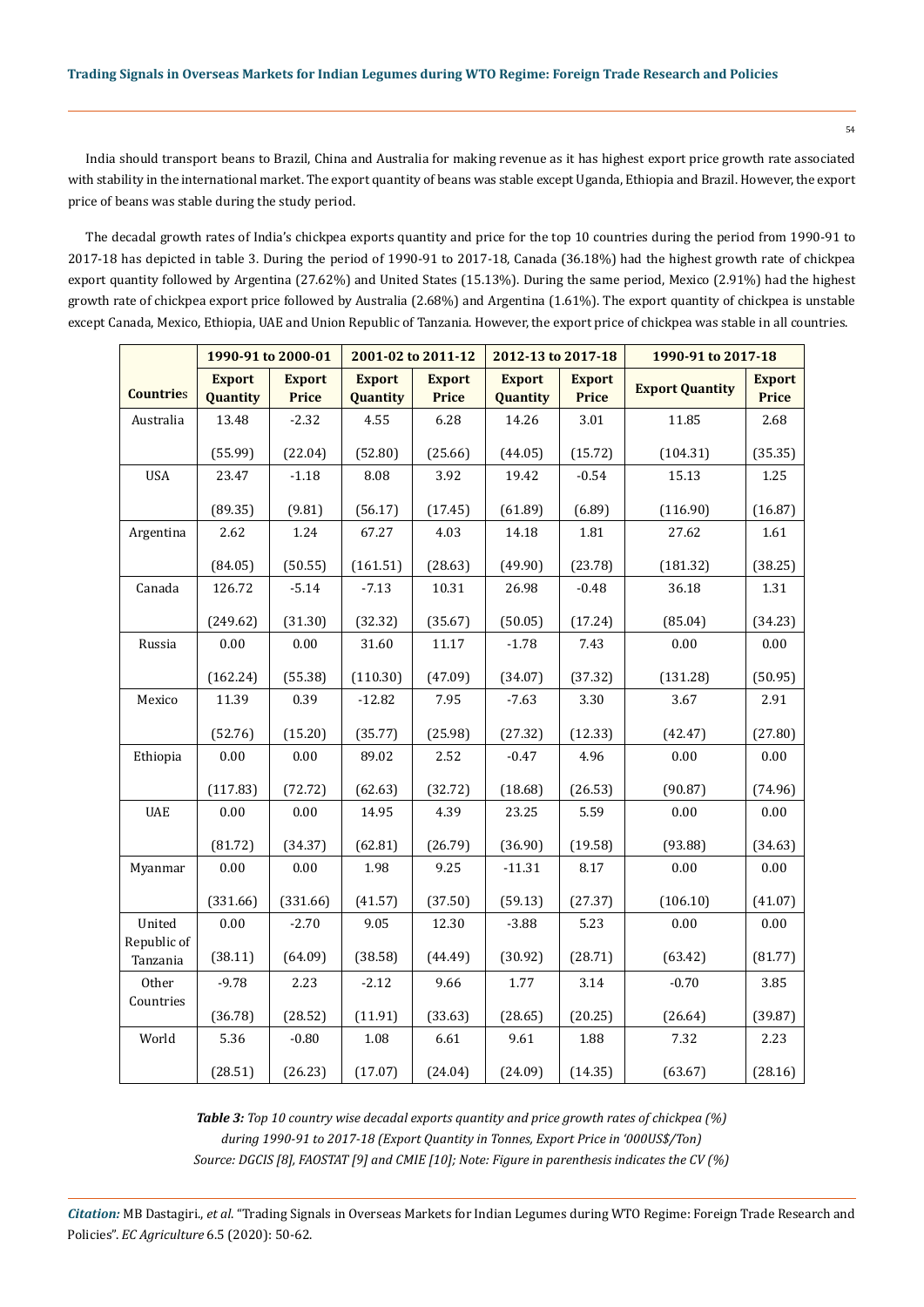The study found that India exported more quantity of chickpea exports to Canada followed by Argentina and US. Export price of chickpea was found to be higher in Mexico, Australia and Argentina across the world. Export quantity of chickpea in Canada, Mexico, Ethiopia and UAE was stable. Stability of chickpea prices were observed in all countries.

The decadal growth rates of India's lentils exports quantity and price for the top 10 countries during the period from 1990-91 to 2017- 18 has depicted in table 4. During the period of 1990-91 to 2017-18, Sri Lanka (29.59%) had recorded the highest growth rate of export quantity followed by Australia (24.27%) and Canada (10.30%). During the same period, other countries had the highest growth rate of export price followed by turkey and Australia. Export quantity of lentils were stable in Canada, USA, Turkey and Syrian Arab Republic. Export prices of lentils were stable except Kazakhstan (171.09%).

|                  | 1990-91 to 2000-01        |                               | 2001-02 to 2011-12        |                               | 2012-13 to 2017-18        |                               | 1990-91 to 2017-18        |                               |
|------------------|---------------------------|-------------------------------|---------------------------|-------------------------------|---------------------------|-------------------------------|---------------------------|-------------------------------|
| <b>Countries</b> | <b>Export</b><br>Quantity | <b>Export</b><br><b>Price</b> | <b>Export</b><br>Quantity | <b>Export</b><br><b>Price</b> | <b>Export</b><br>Quantity | <b>Export</b><br><b>Price</b> | <b>Export</b><br>Quantity | <b>Export</b><br><b>Price</b> |
| Canada           | 16.13                     | $-2.75$                       | 9.00                      | 9.67                          | 7.84                      | 1.87                          | 10.30                     | 1.43                          |
|                  | (39.71)                   | (13.40)                       | (46.13)                   | (42.21)                       | (26.68)                   | (9.64)                        | (84.30)                   | (36.05)                       |
| Australia        | 49.39                     | $-0.97$                       | 1.92                      | 8.00                          | 17.76                     | 1.43                          | 24.27                     | 1.76                          |
|                  | (259.96)                  | (37.92)                       | (46.59)                   | (44.40)                       | (58.44)                   | (14.01)                       | (122.00)                  | (40.45)                       |
| <b>USA</b>       | 2.37                      | $-1.55$                       | 5.02                      | 6.69                          | 8.86                      | 3.56                          | 5.62                      | 1.83                          |
|                  | (24.50)                   | (10.52)                       | (29.28)                   | (26.85)                       | (17.59)                   | (10.60)                       | (58.06)                   | (24.42)                       |
| Turkey           | $-8.50$                   | 1.20                          | 2.97                      | 5.80                          | 5.98                      | 1.83                          | 0.32                      | 2.09                          |
|                  | (37.83)                   | (16.59)                       | (36.56)                   | (53.00)                       | (15.99)                   | (15.99)                       | (32.99)                   | (44.28)                       |
| <b>UAE</b>       | 0.00                      | 0.00                          | 8.49                      | 6.98                          | 41.04                     | 5.45                          | 0.00                      | 0.00                          |
|                  | (59.73)                   | (40.18)                       | (108.40)                  | (43.07)                       | (51.24)                   | (14.96)                       | (134.07)                  | (40.97)                       |
| Kazakhstan       | 0.00                      | 0.00                          | 0.00                      | 0.00                          | 85.75                     | 87.21                         | 0.00                      | 0.00                          |
|                  | (331.66)                  | (331.66)                      | (331.66)                  | (331.66)                      | (134.90)                  | (14.01)                       | (333.12)                  | (171.09)                      |
| Russian Fed-     | 0.00                      | 0.00                          | 151.15                    | 0.00                          | 26.68                     | 3.95                          | 0.00                      | 0.00                          |
| eration          | (244.93)                  | (123.20)                      | (133.41)                  | (87.89)                       | (102.93)                  | (19.41)                       | (228.26)                  | (86.28)                       |
| Mexico           | 0.00                      | 0.00                          | 17.10                     | 4.09                          | 124.01                    | $-6.81$                       | 0.00                      | 0.00                          |
|                  | (81.33)                   | (63.79)                       | (57.45)                   | (20.37)                       | (208.97)                  | (16.52)                       | (404.89)                  | (41.33)                       |
| Syrian Arab      | $-7.33$                   | $-1.09$                       | 2.70                      | 5.74                          | $-6.08$                   | $-6.28$                       | $-2.65$                   | $-1.02$                       |
| Republic         | (89.07)                   | (28.08)                       | (61.84)                   | (64.13)                       | (39.11)                   | (15.65)                       | (88.42)                   | (54.49)                       |
| Sri Lanka        | 5.05                      | $-0.87$                       | 77.47                     | 0.02                          | 7.63                      | $-2.13$                       | 29.59                     | $-0.78$                       |
|                  | (87.46)                   | (76.05)                       | (147.46)                  | (38.08)                       | (46.96)                   | (7.37)                        | (152.71)                  | (53.05)                       |
| Other Coun-      | 14.90                     | $-1.76$                       | $-6.19$                   | 10.44                         | 0.96                      | 4.43                          | 2.20                      | 3.14                          |
| tries            | (46.71)                   | (18.41)                       | (50.11)                   | (44.16)                       | (18.63)                   | (8.69)                        | (50.22)                   | (45.34)                       |
| World            | 7.77                      | $-2.37$                       | 5.24                      | 7.95                          | 11.09                     | 1.54                          | 7.31                      | 1.19                          |
|                  | (25.74)                   | (11.81)                       | (24.31)                   | (39.88)                       | (18.85)                   | (9.82)                        | (61.74)                   | (32.77)                       |

*Table 4: Top 10 Country wise decadal exports quantity and price growth rates of lentils (%) during 1990-91 to 2017-18 (Export Quantity in Tonnes, Export Price in '000US\$/Ton) Source: DGCIS [8], FAOSTAT [9] and CMIE [10]; Note: Figure in parenthesis indicates the CV (%).*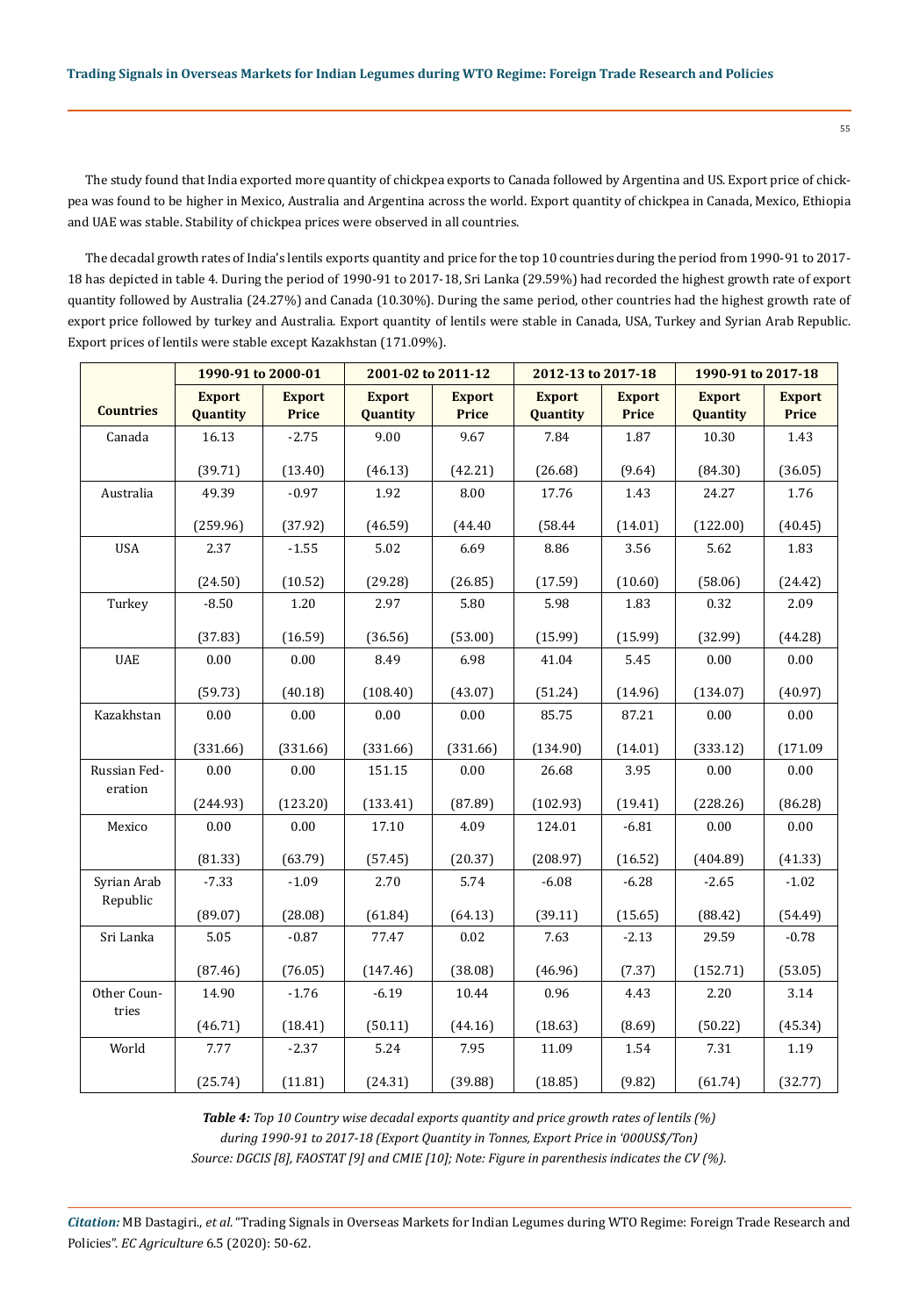The study found that India exported more quantity of lentils to Sri Lanka followed by Australia and Canada. However, the same commodity, export prices were found to be higher in Turkey and Australia. India should expand exports of lentils by making appropriate strategies to those global markets, where exports quantity and prices are more stable. Export quantity of lentils were stable in Canada, USA, Turkey and Syrian Arab Republic. Export prices of lentils were stable except Kazakhstan.

The decadal growth rates of India's peas exports quantity and price for the top 10 countries during the period from 1990-91 to 2017- 18 has depicted in table 5. During the period of 1990-91 to 2017-18, Canada (11.68) has shown the highest growth rate of export quantity of peas followed by Argentina (7.79) and Bulgaria (7.24%). During the same period, Australia (1.59%) has shown the highest export price of peas followed by USA (1.51%) and Canada (0.95). Export quantity of peas were stable in Canada, Ukraine, USA, France, Australia and Argentina. However, the export prices of peas were stable in all countries.

|                  |                           | 1990-91 to 2000-01            | 2001-02 to 2011-12        |                               | 2012-13 to 2017-18        |                        | 1990-91 to 2017-18          |                               |
|------------------|---------------------------|-------------------------------|---------------------------|-------------------------------|---------------------------|------------------------|-----------------------------|-------------------------------|
| <b>Countries</b> | <b>Export</b><br>Quantity | <b>Export</b><br><b>Price</b> | <b>Export</b><br>Quantity | <b>Export</b><br><b>Price</b> | <b>Export</b><br>Quantity | <b>Export</b><br>Price | <b>Export Quan-</b><br>tity | <b>Export</b><br><b>Price</b> |
| Canada           | 27.15                     | $-5.02$                       | 3.78                      | 9.06                          | 10.93                     | $-4.91$                | 11.68                       | 0.95                          |
|                  | (63.89)                   | (17.37)                       | (34.75)                   | (32.46)                       | (17.47)                   | (10.67)                | (57.60)                     | (33.50)                       |
| Russian Fed-     | 0.00                      | 0.00                          | 37.53                     | 7.62                          | 11.95                     | $-6.51$                | 0.00                        | 0.00                          |
| eration          | (206.88)                  | (128.40)                      | (102.92)                  | (40.15)                       | (45.00)                   | (12.61)                | (143.65)                    | (73.46)                       |
| Ukraine          | 0.00                      | 0.00                          | 4.51                      | 10.43                         | 27.38                     | $-7.81$                | 0.00                        | 0.00                          |
|                  | (142.48)                  | (50.01)                       | (51.27)                   | (48.28)                       | (66.36)                   | (17.34)                | (89.40)                     | (52.02)                       |
| <b>USA</b>       | $-3.91$                   | $-0.27$                       | 12.24                     | 5.41                          | 1.06                      | 0.90                   | 3.82                        | 1.51                          |
|                  | (13.04)                   | (7.67)                        | (52.61)                   | (23.01)                       | (19.40)                   | (6.55)                 | 66.66)                      | (20.39)                       |
| France           | $-5.62$                   | $-8.39$                       | $-5.38$                   | 9.99                          | 0.96                      | $-5.07$                | $-5.51$                     | $-0.30$                       |
|                  | (19.79)                   | (34.28)                       | (39.96)                   | (39.96)                       | (26.84)                   | (14.75)                | 58.75)                      | (35.52)                       |
| Romania          | 0.00                      | 0.00                          | $-19.66$                  | 8.48                          | 141.13                    | $-6.67$                | 0.00                        | $0.00\,$                      |
|                  | (202.39)                  | (89.32)                       | (132.45)                  | (38.58)                       | (186.47)                  | (26.63)                | 375.12)                     | (56.79)                       |
| Australia        | 2.85                      | $-3.38$                       | $-3.18$                   | 8.00                          | 4.22                      | $-4.96$                | 0.03                        | 1.59                          |
|                  | (27.88)                   | (11.85)                       | (48.85)                   | (33.87)                       | (20.97)                   | (9.74)                 | (37.37)                     | (35.73)                       |
| Lithuania        | 0.00                      | 0.00                          | 32.92                     | 7.74                          | 59.91                     | $-7.28$                | 0.00                        | 0.00                          |
|                  | 186.65)                   | (55.94)                       | (113.56)                  | (42.37)                       | (86.23)                   | (17.99)                | (221.50)                    | (51.65)                       |
| Argentina        | 3.61                      | $-0.66$                       | 22.88                     | 1.38                          | $-7.83$                   | $-2.60$                | 7.79                        | $0.17\,$                      |
|                  | (44.01)                   | (17.01)                       | (79.63)                   | (33.84)                       | (38.11)                   | (34.07)                | (86.01)                     | (31.51)                       |
| Bulgaria         | $-40.78$                  | 7.32                          | $-8.02$                   | 6.31                          | 121.98                    | $-13.12$               | 7.24                        | 0.60                          |
|                  | (157.41)                  | (60.72)                       | (82.22)                   | (31.97)                       | (157.03)                  | (32.38)                | (270.10)                    | (43.05)                       |
| Other Coun-      | $-7.84$                   | $-2.56$                       | $-1.72$                   | 8.70                          | 5.01                      | $-4.87$                | $-1.41$                     | 1.63                          |
| tries            | (27.27)                   | (9.67)                        | (14.89)                   | 36.12)                        | (16.45)                   | (13.23)                | (36.57)                     | (40.53)                       |
| World            | 2.28                      | $-6.52$                       | 3.21                      | 8.46                          | 10.99                     | $-5.62$                | 3.53                        | $-0.01$                       |
|                  | (13.23)                   | (22.85)                       | (21.42)                   | 31.49)                        | (19.25)                   | (11.98)                | (30.19)                     | (30.90)                       |

*Table 5: Top 10 country wise decadal exports quantity and price growth rates of peas (%) during 1990-91 to 2017-18 (Export Quantity in Tonnes, Export Price in '000US\$/Ton). Source: DGCIS [8], FAOSTAT [9] and CMIE [10]; Note: Figure in parenthesis indicates the CV (%).*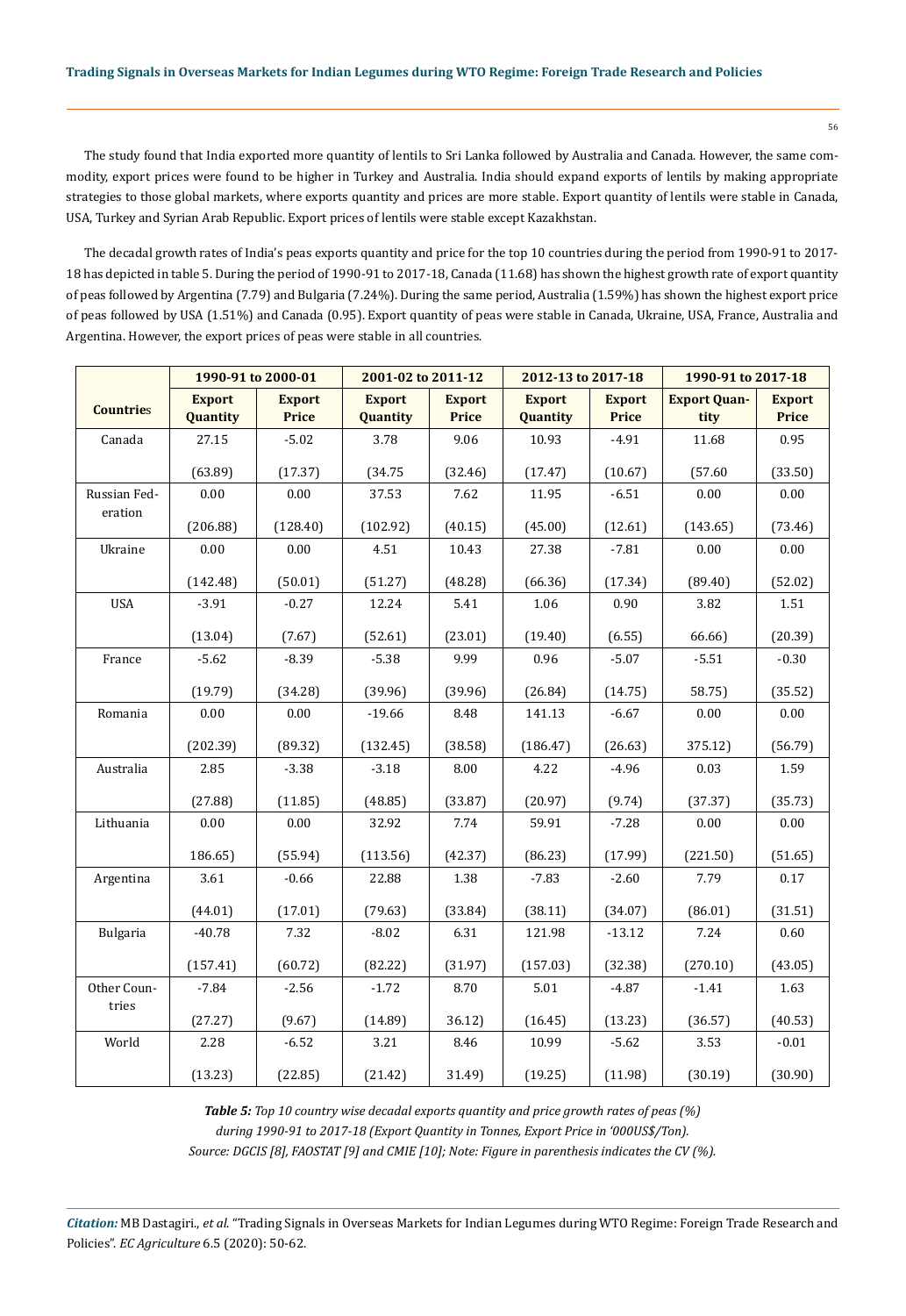The study revealed that India exported more quantities of peas to Canada followed by Argentina and Bulgaria. However, the export prices of peas were higher in Australia, USA and Canada. India should be benefitted if export of peas to Australia, USA and Canada which associated with highest price growth rate with stability of prices in global market.

## **Export elasticity**

The sensitivity of export quantities to change in global prices is of higher importance. Price elasticity's of exports are signs for exporters to rise or hollow their exports as they imply an export sensitivity to changes in price. The export price elasticity of legumes in India has summarized in table 6. During the period from 1990-91 to 2017-18, the highest export price elasticity has been found in peas (1.98) when compared to other crops. Indian peas have high elasticity, which meant that the peas has highly competitive and demand in international market. The other legumes such as beans, chickpea and lentils price export elasticity were less elastic i.e., 0.53, 0.30 and 0.57, respectively. It means that it has more domestic demand than other countries demand.

| <b>Commodity</b> | 1990-91 to 2000-01 | 2001-02 to 2011-12 | 2012-13 to 2017-18 | 1990-91 to 2017-18 |
|------------------|--------------------|--------------------|--------------------|--------------------|
| Beans            | 0.93               | 0.17               | 0.89               | 0.53               |
| Chickpea         | 0.83               | 0.31               | 1.80               | 0.30               |
| Lentils          | 1.61               | 1.00               | 1.06               | 0.57               |
| Peas             | 2.52               | $-1.21$            | 2.13               | 1.98               |

*Table 6: Export price elasticity (%) of Indian legumes between 1990-91 and 2017-18. Source: FAOSTAT [9].*

#### **Individual country wise export price elasticity in world**

Top 10-country wise export price elasticity (%) of India's beans have presented in table 7. The export price elasticity of all countries except USA (-0.10), China (-0.10) and Uganda (-74.67) was found to be positive. Egypt (184.41) had shown high export price elasticity followed by Brazil (9.35) and Argentina (7.07). India should export to Egypt, Brazil and Argentina.

| <b>Commodity</b> | 1990-91 to 2000-01 | 2001-02 to 2011-12 | 2012-13 to 2017-18 | 1990-91 to 2017-18 |
|------------------|--------------------|--------------------|--------------------|--------------------|
| Myanmar          | $-9.84$            | 0.21               | 2.83               | 3.84               |
| <b>USA</b>       | 4.81               | 0.39               | $-0.62$            | $-0.10$            |
| China            | $-1.35$            | 0.36               | $-1.88$            | $-0.10$            |
| Argentina        | $-1.42$            | 0.35               | $-0.33$            | 7.07               |
| Canada           | $-7.89$            | $-0.11$            | $-1.31$            | 4.70               |
| Uganda           | $-1.57$            | 16.68              | $-24.25$           | $-74.67$           |
| Ethiopia         | 0.00               | 1.34               | $-3.20$            | 0.00               |
| <b>Brazil</b>    | 0.30               | 11.32              | $-10.07$           | 9.35               |
| Australia        | $-74.95$           | 0.71               | 1.23               | 6.85               |
| Egypt            | $-83.00$           | 1.14               | 66.50              | 184.41             |
| Other Countries  | $-56.79$           | 0.76               | $-7.75$            | 1.06               |
| World            | $-1.47$            | 0.36               | 0.82               | 1.32               |

*Table 7: Top 10 country wise exports price elasticity (%) of beans during 1990-91 to 2017-18 (%). Source: DGCIS [8], FAOSTAT [9] and CMIE [10].*

*Citation:* MB Dastagiri., *et al*. "Trading Signals in Overseas Markets for Indian Legumes during WTO Regime: Foreign Trade Research and Policies". *EC Agriculture* 6.5 (2020): 50-62.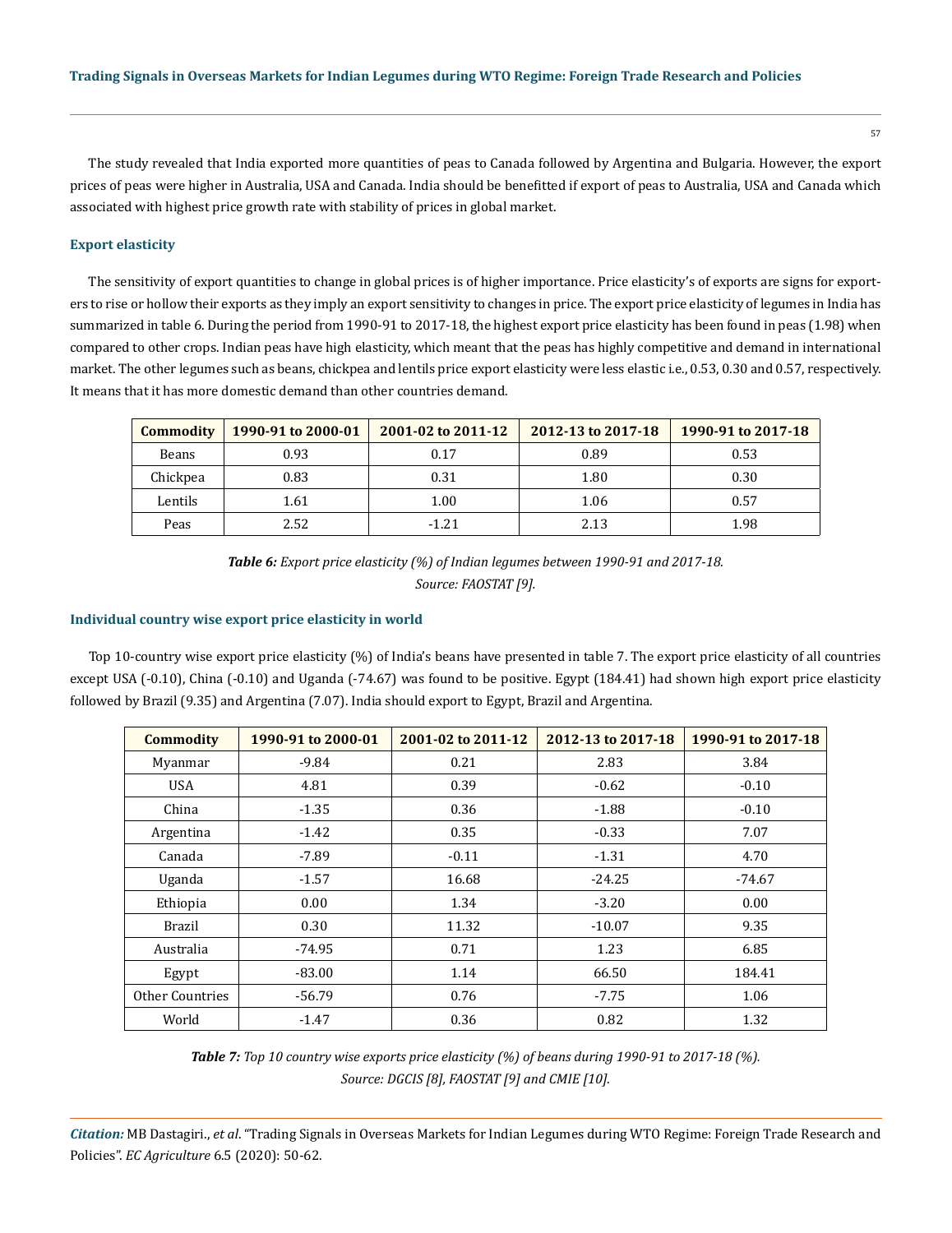Top 10 country wise export price elasticity of India's chickpea have presented in table 8. Canada (9956.50) has shown the highest export price elasticity of chickpea followed by Argentina (1342.05) and USA (110.02) during the period of 1990-91 to 2017-18. India should export the chickpea to the Canada, Argentina and USA.

| <b>Commodity</b>           | 1990-91 to 2000-01 | 2001-02 to 2011-12 | 2012-13 to 2017-18 | 1990-91 to 2017-18 |
|----------------------------|--------------------|--------------------|--------------------|--------------------|
| Australia                  | $-12.15$           | 0.67               | 5.92               | 18.82              |
| <b>USA</b>                 | $-64.57$           | 2.50               | $-53.90$           | 110.02             |
| Argentina                  | 2.26               | 351.58             | 10.02              | 1342.05            |
| Canada                     | $-8756.71$         | $-0.31$            | $-95.96$           | 9956.50            |
| Russian Federation         | 0.00               | 7.74               | $-0.20$            | 0.00               |
| Mexico                     | 48.92              | $-0.65$            | $-1.86$            | 1.40               |
| Ethiopia                   | 0.00               | 2061.56            | $-0.08$            | 0.00               |
| <b>UAE</b>                 | 0.00               | 5.64               | 5.90               | 0.00               |
| Myanmar                    | 0.00               | 0.15               | $-0.94$            | 0.00               |
| Union Republic of Tanzania | 0.00               | 0.43               | 1.80               | 0.00               |
| <b>Other Countries</b>     | $-2.53$            | $-0.62$            | 2.47               | $-0.27$            |
| World                      | $-8.93$            | 0.13               | 5.96               | 7.07               |

*Table 8: Top 10 country wise exports price elasticity (%) of chickpea during 1990-91 to 2017-18. Source: DGCIS [8], FAOSTAT [9] and CMIE [10].*

Top 10 country wise export price elasticity of India's lentils have summarized in table 9. Australia (587.08) had the highest export price elasticity of lentils followed by Canada (28.16) and USA (5.35). Therefore, it is important to export the Indian lentils to Australia, Canada and USA for making benefits in overseas market.

| <b>Commodity</b>          | 1990-91 to 2000-01 | 2001-02 to 2011-12 | 2012-13 to 2017-18 | 1990-91 to 2017-18 |
|---------------------------|--------------------|--------------------|--------------------|--------------------|
| Canada                    | $-14.23$           | 0.90               | 4.72               | 28.16              |
| Australia                 | $-586.14$          | 0.18               | 17.25              | 587.08             |
| <b>USA</b>                | $-1.82$            | 0.69               | 2.77               | 5.35               |
| Turkey                    | $-4.65$            | 0.45               | 3.56               | 0.12               |
| <b>UAE</b>                | 0.00               | 1.30               | 15.08              | 0.00               |
| Kazakhstan                | 0.00               | 0.00               | 527.73             | 0.00               |
| <b>Russian Federation</b> | 0.00               | 0.00               | 10.59              | 0.00               |
| Mexico                    | 0.00               | 7.81               | $-186.33$          | 0.00               |
| Syrian Arab republic      | 5.13               | 0.41               | 0.97               | 2.14               |
| Sri Lanka                 | $-7.64$            | 126969.16          | $-4.36$            | -5712.89           |
| Other Countries           | $-18.55$           | $-0.28$            | 0.20               | 0.61               |
| World                     | $-5.22$            | 0.58               | 8.69               | 15.16              |

*Table 9: Top 10 country wise exports price elasticity (%) of lentils during 1990-91 to 2017-18 (%). Source: DGCIS [8], FAOSTAT [9] and CMIE [10].*

*Citation:* MB Dastagiri., *et al*. "Trading Signals in Overseas Markets for Indian Legumes during WTO Regime: Foreign Trade Research and Policies". *EC Agriculture* 6.5 (2020): 50-62.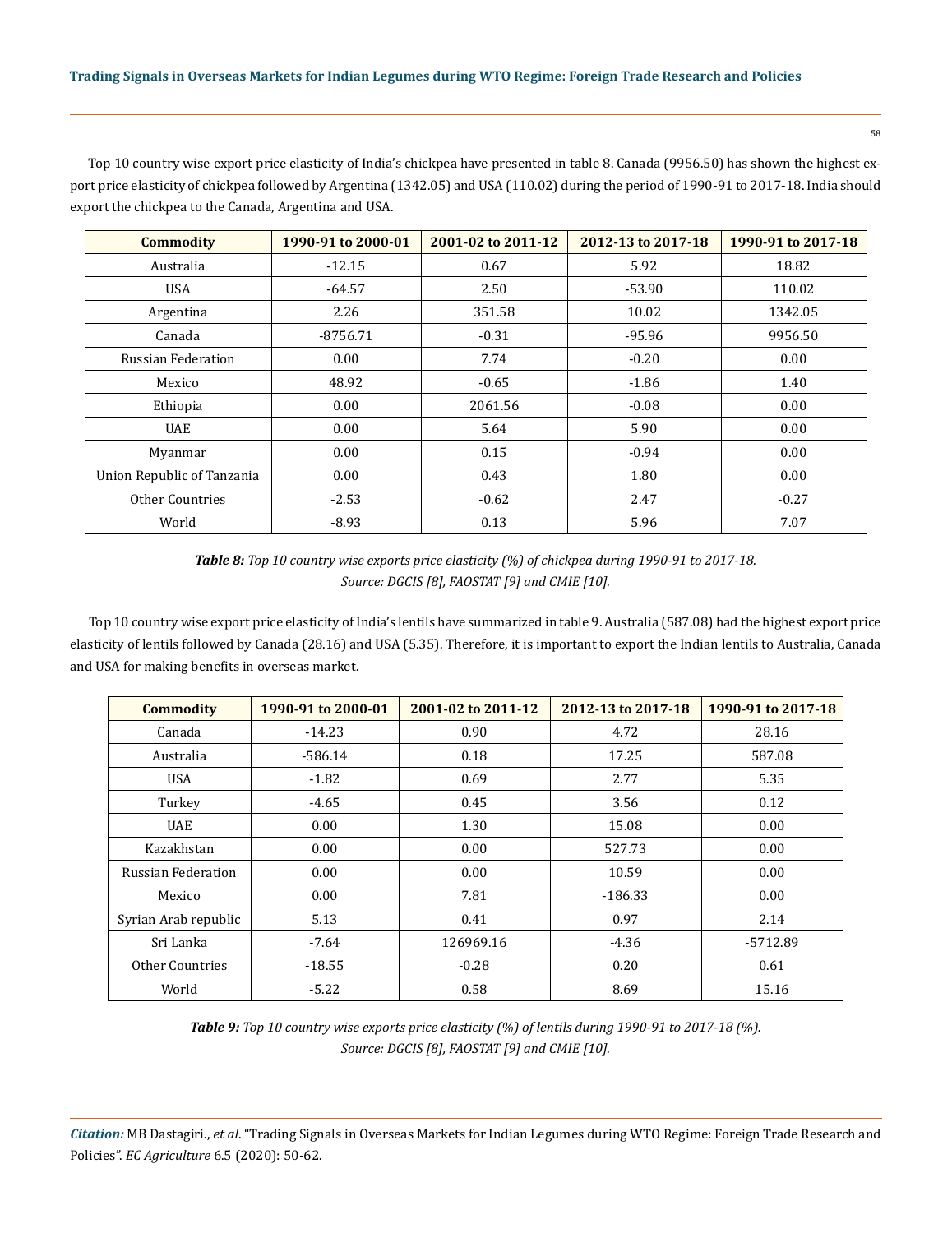Top 10 country wise export price elasticity of India's peas have depicted in table 10. Argentina (135.95) had the highest export price elasticity of lentils followed by Canada (64.03) and Bulgaria (31.89). Therefore, India should export its peas to Argentina, Canada and Bulgaria to enhance the profits in the overseas market.

| <b>Commodity</b>   | 1990-91 to 2000-01 | 2001-02 to 2011-12 | 2012-13 to 2017-18 | 1990-91 to 2017-18 |
|--------------------|--------------------|--------------------|--------------------|--------------------|
| Canada             | $-24.94$           | 0.33               | $-3.05$            | 64.03              |
| Russian Federation | 0.00               | 21.40              | $-2.65$            | 0.00               |
| Ukraine            | 0.00               | 0.33               | $-7.05$            | 0.00               |
| <b>USA</b>         | 12.31              | 3.14               | 1.17               | 3.51               |
| France             | 0.75               | $-0.27$            | $-0.21$            | 10.21              |
| Romania            | 0.00               | $-0.71$            | $-275.86$          | 0.00               |
| Australia          | $-1.11$            | $-0.24$            | $-1.02$            | 0.01               |
| Lithuania          | 0.00               | 14.64              | $-30.04$           | 0.00               |
| Argentina          | $-6.64$            | 46.47              | 2.72               | 135.95             |
| <b>Bulgaria</b>    | $-0.97$            | $-0.67$            | $-104.71$          | 31.89              |
| Other Countries    | 2.45               | $-0.12$            | $-1.25$            | $-0.58$            |
| World              | $-0.51$            | 0.30               | $-2.73$            | $-922.05$          |

*Table 10: Top 10 country wise exports price elasticity (%) of peas during 1990-91 to 2017-18. Source: DGCIS [8], FAOSTAT [9] and CMIE [10].*

The results shown that India should export their beans to Egypt, Brazil and Argentina, chickpea to Canada, Argentina and USA, lentils to Australia, Canada and USA, and peas to Argentina, Canada and Bulgaria for making higher benefits in the international market. It means Indian legumes should export to the highly demanded countries such as Argentina, Canada and USA in an overseas market.

The export destinations of Indian legumes such as beans, chickpea, lentils and peas were represented from the table 11 to 14. India exported legumes to nearly 150 countries. From each commodity, top 10 countries were explained which accounted major share of exports. The major destinations are Brazil, Japan and United Kingdom for beans; Pakistan, Bangladesh and Spain for chickpea; Turkey, Sri Lanka and Bangladesh for lentils; and China, Belgium and Bangladesh for peas.

| <b>Countries</b> | <b>Total Quantity</b> | <b>Total Quantity (%)</b> | <b>Total Value</b> | Total Value (%) |
|------------------|-----------------------|---------------------------|--------------------|-----------------|
| Brazil           | 146985.30             | 5.64                      | 94683.75           | 4.77            |
| Japan            | 132775.40             | 5.10                      | 123759.80          | 6.23            |
| UK               | 122676.00             | 4.71                      | 96254.14           | 4.84            |
| USA              | 114019.20             | 4.38                      | 102713.00          | 5.17            |
| Mexico           | 111526.80             | 4.28                      | 89370.11           | 4.50            |
| Italy            | 96213.79              | 3.69                      | 94311.57           | 4.75            |
| China            | 73274.79              | 2.81                      | 42862.64           | 2.16            |
| Pakistan         | 65899.71              | 2.53                      | 32826.82           | 1.65            |
| Canada           | 40490.71              | 1.55                      | 36834.00           | 1.85            |
| Iran             | 19665.36              | 0.75                      | 16980.71           | 0.85            |
| Other Countries  | 1681339.00            | 64.55                     | 1256190.86         | 63.23           |
| World            | 2604866               | 100.00                    | 1986787.54         | 100.00          |

*Table 11: Top 10 export destinations of Indian Beans between 1990-91 and 2017-18. Source: DGCIS [8], FAOSTAT [9] and CMIE [10] (Total Quantity in Tonnes, Total Value in '000US\$).*

*Citation:* MB Dastagiri., *et al*. "Trading Signals in Overseas Markets for Indian Legumes during WTO Regime: Foreign Trade Research and Policies". *EC Agriculture* 6.5 (2020): 50-62.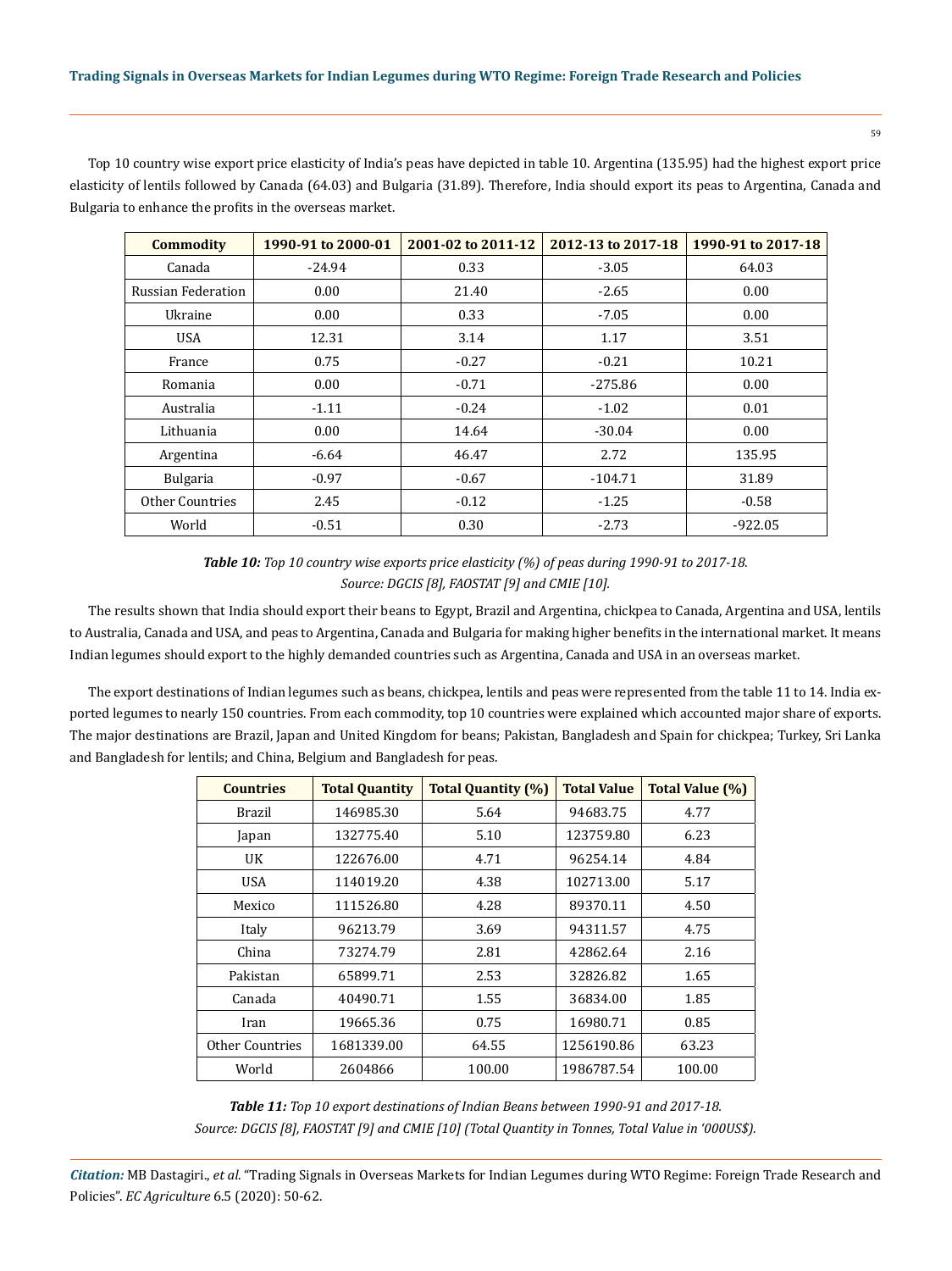# **Trading Signals in Overseas Markets for Indian Legumes during WTO Regime: Foreign Trade Research and Policies**

| <b>Countries</b>       | <b>Total Quantity</b> | <b>Total Quantity (%)</b> | <b>Total Value</b> | Total Value (%) |
|------------------------|-----------------------|---------------------------|--------------------|-----------------|
| Pakistan               | 115553.4              | 11.54                     | 67905.46           | 9.74            |
| Bangladesh             | 91684.14              | 9.16                      | 49267.21           | 7.07            |
| Spain                  | 52757.96              | 5.27                      | 50134.68           | 7.19            |
| <b>UAE</b>             | 51864.36              | 5.18                      | 35116.52           | 5.04            |
| Algeria                | 49024.96              | 4.90                      | 48717              | 6.99            |
| Saudi Arabia           | 28306.96              | 2.83                      | 16405.11           | 2.35            |
| UK                     | 24668.54              | 2.46                      | 20686.82           | 2.97            |
| Iran                   | 22695.32              | 2.27                      | 18825.26           | 2.70            |
| <b>USA</b>             | 19820.36              | 1.98                      | 17097.61           | 2.45            |
| Turkey                 | 14009.29              | 1.40                      | 15699.64           | 2.25            |
| <b>Other Countries</b> | 530591.9              | 53.01                     | 357220.2           | 51.25           |
| World                  | 1000977.173           | 100.00                    | 697075.52          | 100.00          |

*Table 12: Top 10 export destinations of Indian Chickpea between 1990-91 and 2017-18. Source: DGCIS [8], FAOSTAT [9] and CMIE [10] (Total Quantity in Tonnes, Total Value in '000US\$).*

| <b>Countries</b>  | <b>Total Quantity</b> | <b>Total Quantity (%)</b> | <b>Total Value</b> | <b>Total Value (%)</b> |
|-------------------|-----------------------|---------------------------|--------------------|------------------------|
| Turkey            | 135205.9              | 9.06                      | 94784.13           | 9.08                   |
| Srilanka          | 96707.11              | 6.48                      | 62839.39           | 6.02                   |
| <b>Bangladesh</b> | 91439.54              | 6.13                      | 65502.57           | 6.27                   |
| Egypt             | 83578.46              | 5.60                      | 60257.86           | 5.77                   |
| <b>UAE</b>        | 68784.21              | 4.61                      | 54936.07           | 5.26                   |
| Pakistan          | 58920.21              | 3.95                      | 33839.71           | 3.24                   |
| Algeria           | 58482.32              | 3.92                      | 40932.29           | 3.92                   |
| Colombia          | 55829.00              | 3.74                      | 28941.68           | 2.77                   |
| Iran              | 36809.95              | 2.47                      | 31069.89           | 2.98                   |
| Mexico            | 30806.00              | 2.06                      | 17875.46           | 1.71                   |
| Other Countries   | 775671.00             | 51.98                     | 553135.40          | 52.98                  |
| World             | 1492234               | 100.00                    | 1044114.46         | 100.00                 |

*Table 13: Top 10 export destinations of Indian Lentils between 1990-91 and 2017-18. Source: DGCIS [8], FAOSTAT [9] and CMIE [10] (Total Quantity in Tonnes, Total Value in '000US\$).*

| <b>Countries</b> | <b>Total Quantity</b> | <b>Total Quantity (%)</b> | <b>Total Value</b> | Total Value (%) |
|------------------|-----------------------|---------------------------|--------------------|-----------------|
| China            | 352748.40             | 9.41                      | 122272.00          | 9.55            |
| <b>Belgium</b>   | 209478.20             | 5.59                      | 51240.11           | 4.00            |
| Bangladesh       | 195244.80             | 5.21                      | 64172.11           | 5.01            |
| Pakistan         | 113407.50             | 3.03                      | 51919.07           | 4.05            |
| Germany          | 176084.50             | 4.70                      | 49565.14           | 3.87            |
| Italy            | 94943.11              | 2.53                      | 27143.54           | 2.12            |
| USA              | 63061.64              | 1.68                      | 32521.64           | 2.54            |
| Myanmar          | 41791.50              | 1.12                      | 15015.75           | 1.17            |
| Ethiopia         | 23946.88              | 0.64                      | 18675.88           | 1.46            |
| France           | 25732.25              | 0.69                      | 11807.29           | 0.92            |
| Other Countries  | 2450693.00            | 65.40                     | 836104.40          | 65.30           |
| World            | 3747132               | 100.00                    | 1280436.93         | 100.00          |

*Table 14: Top 10 export destinations of Indian Peas between 1990-91 and 2017-18. Source: DGCIS [8], FAOSTAT [9] and CMIE [10] (Total Quantity in Tonnes, Total Value in '000US\$).*

*Citation:* MB Dastagiri., *et al*. "Trading Signals in Overseas Markets for Indian Legumes during WTO Regime: Foreign Trade Research and Policies". *EC Agriculture* 6.5 (2020): 50-62.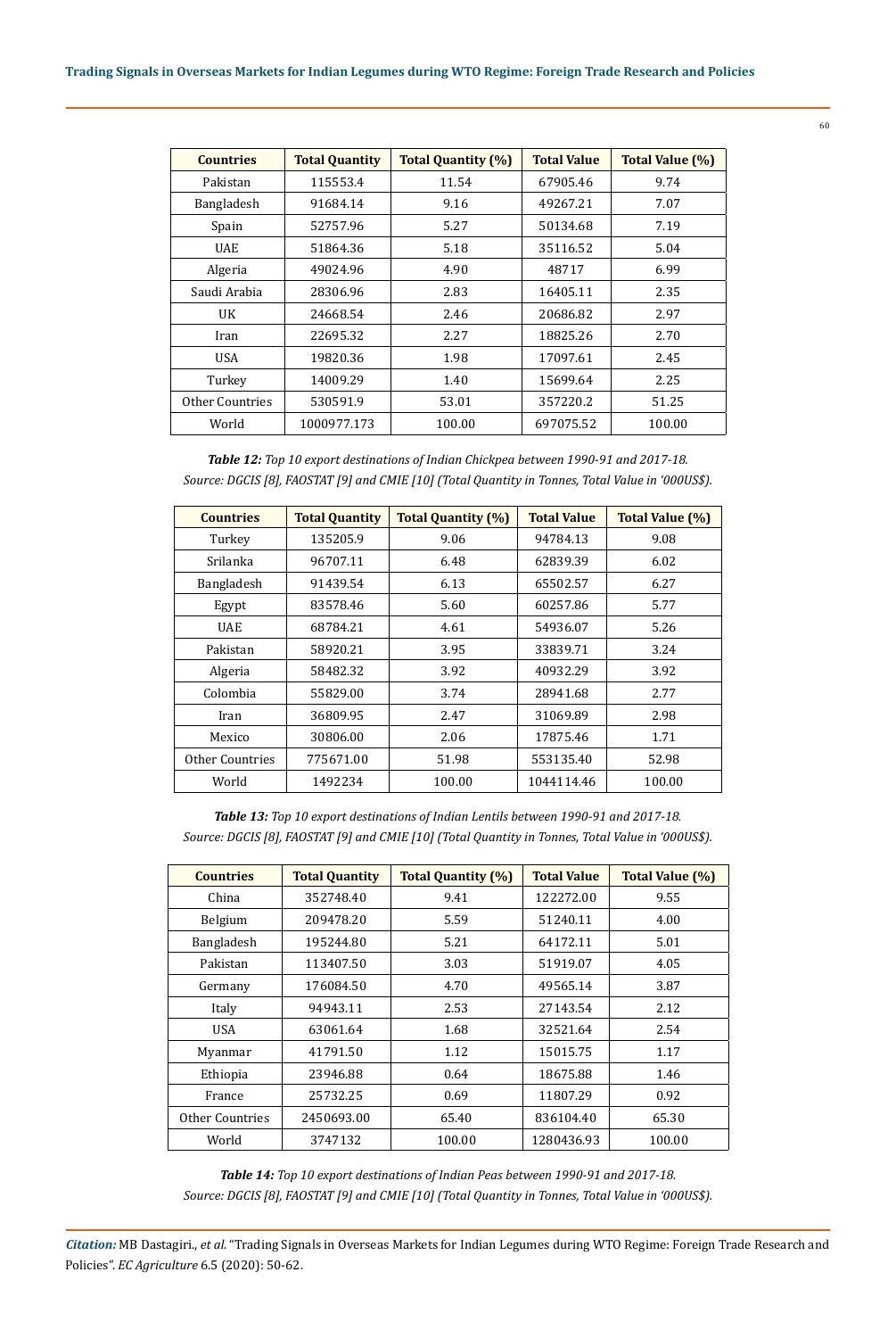## **Conclusion**

India is the largest consumer, producer and importer of pulses such as 27% of global consumption, 25% of global production and 14% of pulses in the world. Data were collected on the quantity, value and price of exports, international prices, and destinations of Indian legume crops. The study period is from 1990-91 to 2017-18. The selected legume crops were beans, chickpea, lentils and peas for the purpose of study. APEDA, DGCIS, FAOSTAT, CMIE and Agricultural Statistics at a glance 2018 were the secondary data sources. The current study analysed the growth rate, elasticity and instability of export quantity, prices of selected legumes and their destinations. The study found that quantity of chickpea exported more after peas. It means peas have more demand in overseas market. Export price of chickpea were more when compared to other legume crops. The export prices of Indian legumes were stable but the quantity and value of exports were unstable. India should transport beans to Brazil, China and Australia for making economy as it has highest growth rate of export price associated with stability in the international market. The export quantity of beans was stable except Uganda, Ethiopia and Brazil. However, the export price of beans was stable. India exported more quantity of chickpea to Canada followed by Argentina and USA. Export price of chickpeas were more in Mexico, Australia and Argentina. The export quantity of chickpea is unstable except Canada, Mexico, Ethiopia and UAE. However, the export price of chickpea was stable in all countries. India exported more quantity to Sri Lanka followed by Australia and Canada. Export price of lentils were higher in Turkey and Australia. Export quantity of lentils were stable in Canada, USA, Turkey and Syrian Arab Republic. Export prices of lentils were stable except Kazakhstan. India should expand exports of lentils by making appropriate strategies to those global markets, where exports quantity and prices are more stable. The study revealed that Canada exported more quantities of peas followed by Argentina and Bulgaria. However, the export prices of peas were higher in Australia, USA and Canada. India should be benefitted if export of peas to Australia, USA and Canada which associated with highest price growth rate with stability of prices in global market. The results of export price elasticity has shown that India should export their beans to Egypt, Brazil and Argentina, chickpea to Canada, Argentina and USA, lentils to Australia, Canada and USA, and peas to Argentina, Canada and Bulgaria for making higher benefits in the international market. It means Indian legumes should export to the highly demanded countries such as Argentina, Canada and USA in an overseas market. The major destinations are Brazil, Japan and UK for beans; Pakistan, Bangladesh and Spain for chickpea; Turkey, Sri Lanka and Bangladesh for lentils; and China, Belgium and Bangladesh for peas.

#### **Suggestions**

The research revealed that legumes have international demand from a few developed countries. The current research also provided new information for importing countries to understand global price competition for Indian legumes. The research assists in planning price policies and schemes of pulse crops for expanding exports and foreign earnings for legume crops in all countries. India should adopt multi-strategic policies to enhance the legumes production and expand the marketing across the world. India should seek for regulated and newly developed markets for the legume crops.

## **Bibliography**

- 1. [Government of India, Agricultural Statistics at a glance, Directorate of Economics and Statistics, Department of Agriculture, Co](https://eands.dacnet.nic.in/)[operation and Farmers Welfare, Ministry of Agriculture and Farmers welfare.](https://eands.dacnet.nic.in/)
- 2. [Government of India, Agricultural and Processed Food Products Export Development Authority \(APEDA\), Ministry of commerce and](http://apeda.gov.in/)  [industry.](http://apeda.gov.in/)
- 3. Rawal V and Navarro DK. "The Global Economy of Pulses". Rome, Food and Agriculture Organization of the United Nations (2019).
- 4. Poornima Varma. "Production, Markets and Trade: A Detailed Analysis of Factors Affecting Pulses Production in India". Centre for Management in Agriculture, Indian Institute of Management, Ahmedabad (2019).